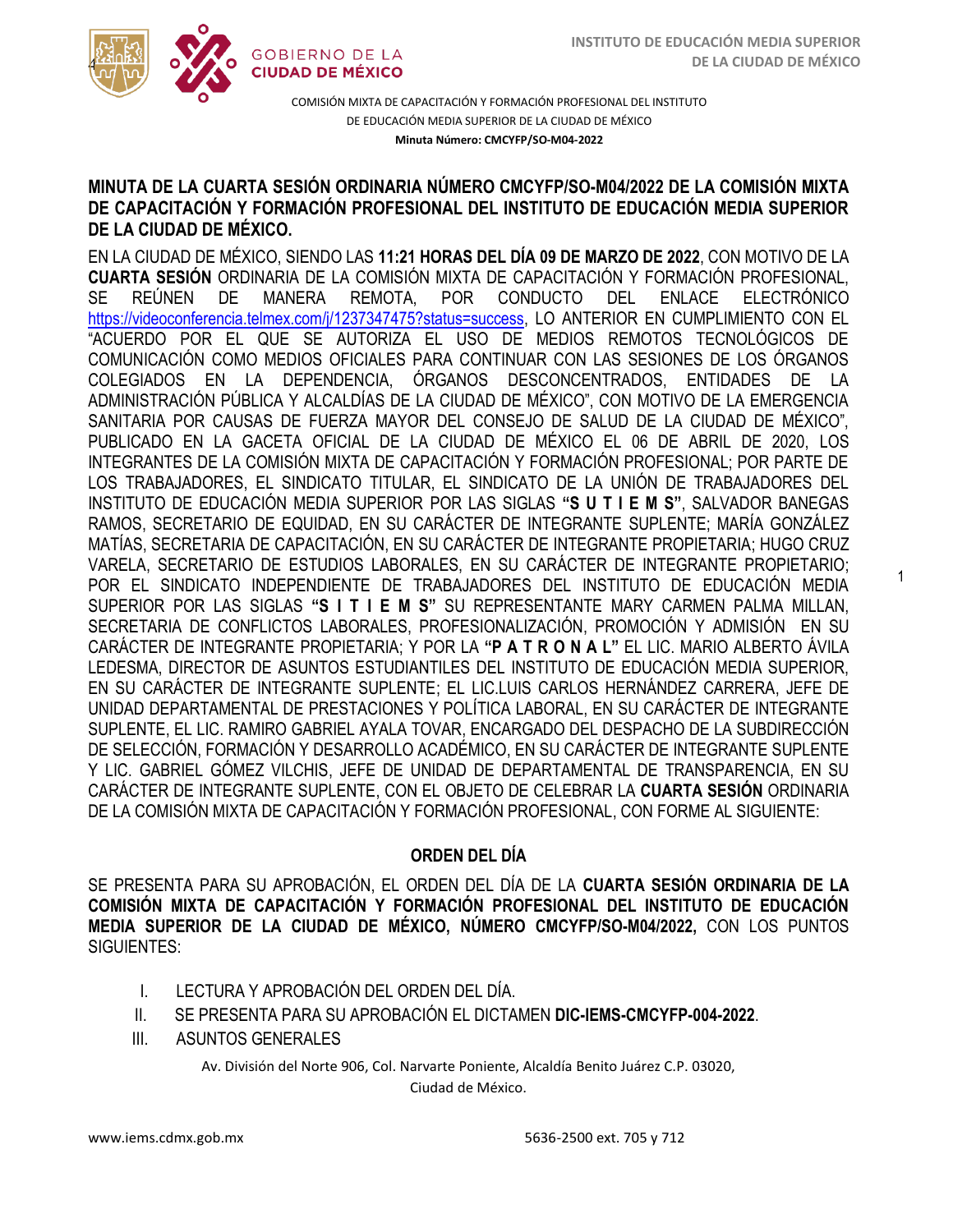

COMISIÓN MIXTA DE CAPACITACIÓN Y FORMACIÓN PROFESIONAL DEL INSTITUTO DE EDUCACIÓN MEDIA SUPERIOR DE LA CIUDAD DE MÉXICO **Minuta Número: CMCYFP/SO-M04-2022**

SE SOMETE A CONSIDENACIÓN EN LECTA LANA EN CELLBINACIÓN DE LA **QUINTA**<br>ORDINARIA DE LA COMISIÓN MIXTA DE CAPACITACIÓN Y FORMACIÓN PROFESIONAL. IV. SE SOMETE A CONSIDERACIÓN LA FECHA PARA LA CELEBRACIÓN DE LA **QUINTA SESIÓN.**

## **M I N U T A**

**PRIMERO.** DE ACUERDO CON LA LISTA DE ASISTENCIA DE LOS INTEGRANTES DE LA COMISIÓN, EXISTE QUÓRUM LEGAL VÁLIDO PARA LLEVAR A CABO LA **CUARTA SESIÓN** ORDINARIA DE LA COMISIÓN MIXTA DE CAPACITACIÓN Y FORMACIÓN PROFESIONAL.

LAS PERSONAS INTEGRANTES DE LA **COMISIÓN MIXTA DE CAPACITACIÓN Y FORMACIÓN PROFESIONAL DEL INSTITUTO DE EDUCACIÓN MEDIA SUPERIOR DE LA CIUDAD DE MÉXICO** APRUEBAN POR UNANIMIDAD, EL ORDEN DEL DÍA DE LA **CUARTA SESIÓN** ORDINARIA CON LOS PUNTOS SIGUIENTES:

- I. LECTURA Y APROBACIÓN DEL ORDEN DEL DÍA.
- II. SE PRESENTA PARA SU APROBACIÓN EL DICTAMEN **DIC-IEMS-CMCYFP-004-2022**.
- III. ASUNTOS GENERALES

4

IV. SE SOMETE A CONSIDERACIÓN LA FECHA PARA LA CELEBRACIÓN DE LA **QUINTA SESIÓN**. ORDINARIA DE LA COMISIÓN MIXTA DE CAPACITACIÓN Y FORMACIÓN

**SEGUNDO**. LOS INTEGRANTES DE LA COMISIÓN MIXTA DE CAPACITACIÓN Y FORMACIÓN PROFESIONAL APRUEBAN EN TODAS Y CADA UNA DE SUS PARTES EL DICTAMEN **DIC-IEMS-CMCYFP-04-2022** PARA TODOS LOS EFECTOS ADMINISTRATIVOS CORRESPONDIENTES.

**DISENSO:** LA REPRESENTACIÓN DEL SUTIEMS CONSIDERA QUE, EL PERMISO DEL PUNTO TERCERO CON BASE EN LA DOCUMENTACIÓN INGRESADA ES PROCEDENTE.

**TERCERO.** LOS INTEGRANTES DE ESTE ÓRGANO PARITARIO ACUERDAN HACER DEL CONOCIMIENTO ENTRE ELLOS LAS PROPUESTAS DEL PROGRAMA DE CAPACITACIÓN DEL PERSONAL ADMINISTRATIVO POR PROMOCIÓN, PARA QUE SE INICIEN LOS TRABAJOS DE DESARROLLO DE DICHO PROGRAMA EN LA PRÓXIMA SESIÓN ORDINARIA DE ESTA COMISIÓN SEÑALADA EN EL PUNTO CUARTO DE LA PRESENTE.

POR OTRO LADO, LOS INTEGRANTES DE ESTE ÓRGANO PARITARIO ACUERDAN ENVIAR A LOS SINDICATOS LAS RELACIONES DEL INCUMPLIMIENTO A LOS ARTÍCULOS 25 Y 26 DEL REGLAMENTO DE ESTA COMISIÓN.

EN REFERENCIA A LA SOLICITUD DE LA COMPAÑERA TONANTZIN STEPHANI SALDAÑA TORRES, LOS INTEGRANTES DE ESTE ÓRGANO PARITARIO ACUERDAN RESOLVER SOBRE EL PARTICULAR EN LA PRÓXIMA SESIÓN ORDINARA DE ESTA COMISIÓN, SEÑALADA EN EL PUNTO CUARTO DE LA PRESENTE.

> Av. División del Norte 906, Col. Narvarte Poniente, Alcaldía Benito Juárez C.P. 03020, Ciudad de México.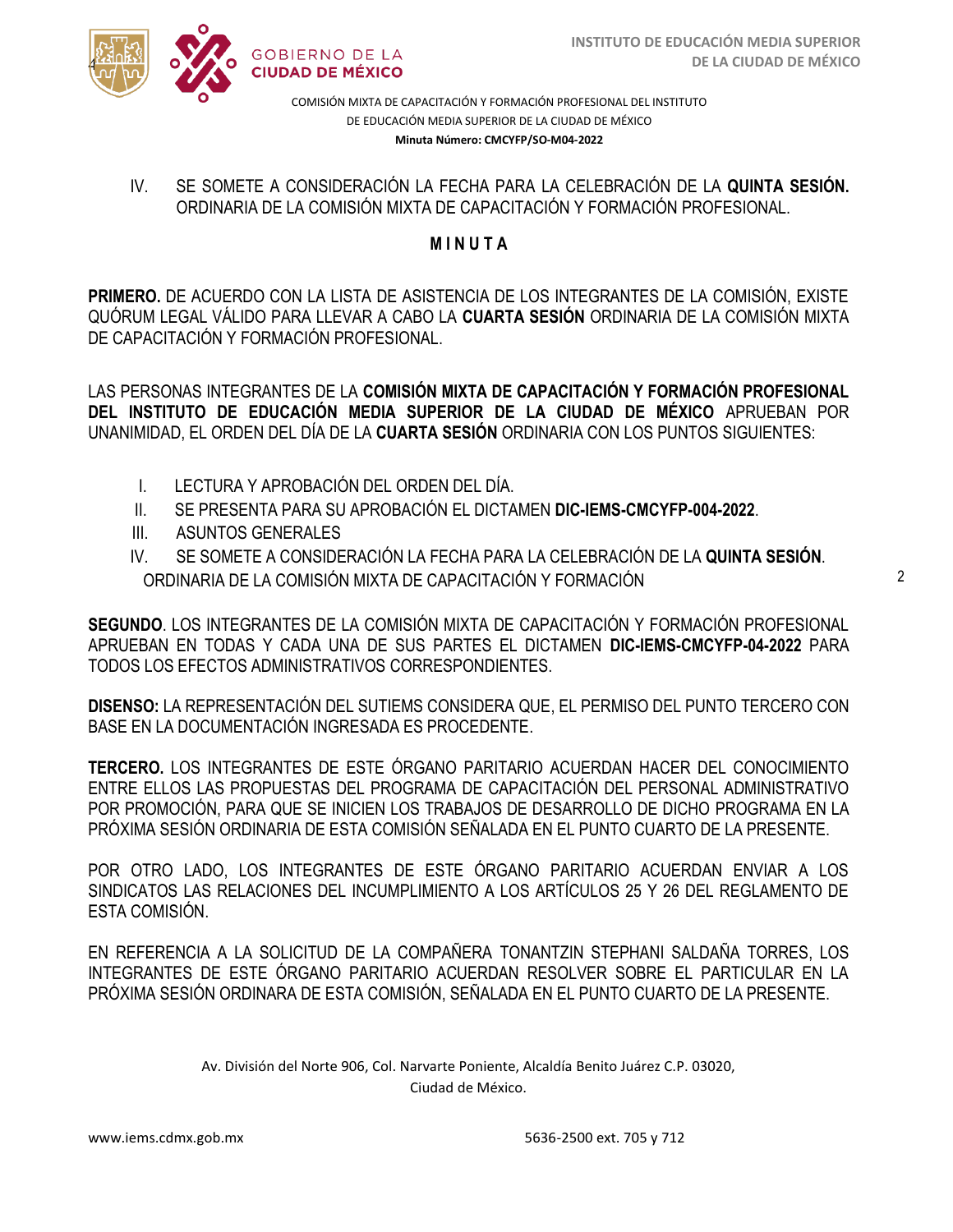

COMISIÓN MIXTA DE CAPACITACIÓN Y FORMACIÓN PROFESIONAL DEL INSTITUTO DE EDUCACIÓN MEDIA SUPERIOR DE LA CIUDAD DE MÉXICO **Minuta Número: CMCYFP/SO-M04-2022**

/2020 TOMAN CONOCIMIENTO Y APRUEBAN EL SEÑALAMIENTO PARA QUE TENGA VERIFICATIVO LA  CELEBRACIÓN DE **LA QUINTA** SESIÓN ORDINARIA DE LA COMISIÓN MIXTA DE CAPACITACIÓN Y **CUARTO.** LOS INTEGRANTES DE LA COMISION MIXTA DE CAPACITACION Y FORMACIÓN PROFESIONAL FORMACIÓN PROFESIONAL EL **23 DE MARZO 2022**, A LAS **11:00 HORAS,** SE ENVIARÁ MEDIANTE CORREO ELECTRÓNICO LA INVITACIÓN DE LA MISMA.

**QUINTO.** LOS ACUERDOS TOMADOS EN LA PRESENTE SESIÓN, SON VÁLIDOS Y SURTIRÁN SUS EFECTOS LEGALES Y JURÍDICOS EN TÉRMINOS DE LO DISPUESTO POR LOS ARTÍCULOS 21 FRACCIONES II, VII, VIII, XII, XIII INCISO A SUBINCISOS E Y F; 32, 38, 39, 40 DEL REGLAMENTO INTERIOR DE TRABAJO DEL INSTITUTO DE EDUCACIÓN MEDIA SUPERIOR DE LA CIUDAD DE MÉXICO; 1, 18, 21, 25, 34 Y 37 DEL REGLAMENTO DE LA COMISIÓN MIXTA DE CAPACITACIÓN Y FORMACIÓN PROFESIONAL DEL INSTITUTO DE EDUCACIÓN MEDIA SUPERIOR DE LA CIUDAD DE MÉXICO; ASÍ COMO LAS CLÁUSULAS 51, 78, 79 FRACCIÓN II DEL CONTRATO COLECTIVO DE TRABAJO DEL INSTITUTO DE EDUCACIÓN MEDIA SUPERIOR DE LA CIUDAD DE MÉXICO, ASÍ COMO EL NUMERAL TERCERO. PÁRRAFO SÉPTIMO Y OCTAVO DEL "ACUERDO POR EL QUE SE AUTORIZA EL USO DE MEDIOS REMOTOS TECNOLÓGICOS DE COMUNICACIÓN COMO MEDIOS OFICIALES PARA CONTINUAR CON LAS SESIONES DE LOS ÓRGANOS COLEGIADOS EN LA DEPENDENCIA, ÓRGANOS DESCONCENTRADOS, ENTIDADES DE LA ADMINISTRACIÓN PÚBLICA Y ALCALDÍAS DE LA CIUDAD DE MÉXICO, CON MOTIVO DE LA EMERGENCIA SANITARIA POR CAUSAS DE FUERZA MAYOR DEL CONSEJO DE SALUD DE LA CIUDAD DE MÉXICO", PUBLICADO EN LA GACETA OFICIAL DE LA CIUDAD DE MÉXICO EL 06 DE ABRIL DE 2020.

**SEXTO.** LOS INTEGRANTES DE LA COMISIÓN EXPRESARON SU CONSENTIMIENTO SIN MEDIAR ALGÚN VICIO DE LA VOLUNTAD, RESPECTO DE LA MINUTA EMITIDA, LA QUE SURTIRÁ EFECTOS LEGALES A PARTIR DE SU PUBLICACIÓN EN LA PÁGINA OFICIAL DEL INSTITUTO DE CONFORMIDAD CON EL NUMERAL CUARTO DE LA PRESENTE MINUTA, Y LAS FIRMAS AUTÓGRAFAS DE LOS QUE EN ELLA INTERVINIERON SE ASENTARÁN UNA VEZ TERMINADA LA EMERGENCIA SANITARIA.

#### **ESTE DOCUMENTO SE FIRMA SIENDO LAS 15:06 HORAS DEL 09 DE MARZO DE 2022--------------------------------**

# **FIRMAN LAS PARTES POR PARTE DE LOS TRABAJADORES DEL IEMS**

### **MARÍA GONZÁLEZ MATÍAS**

**MARY CARMEN PALMA MILLAN**

INTEGRANTE PROPIETARIA SECRETARIA DE CAPACITACIÓN DEL SINDICATO DE LA UNIÓN DE TRABAJADORES DEL INSTITUTO DE EDUCACIÓN MEDIA SUPERIOR (SUTIEMS)

INTEGRANTE PROPIETARIA SECRETARIA DE CONFLICTOS LABORALES, PROFESIONALIZACIÓN, PROMOCIÓN Y ADMISIÓN DEL SINDICATO INDEPENDIENTE DE TRABAJADORES DEL INSTITUTO DE EDUCACIÓN MEDIA SUPERIOR (SITIEMS)

Av. División del Norte 906, Col. Narvarte Poniente, Alcaldía Benito Juárez C.P. 03020, Ciudad de México.